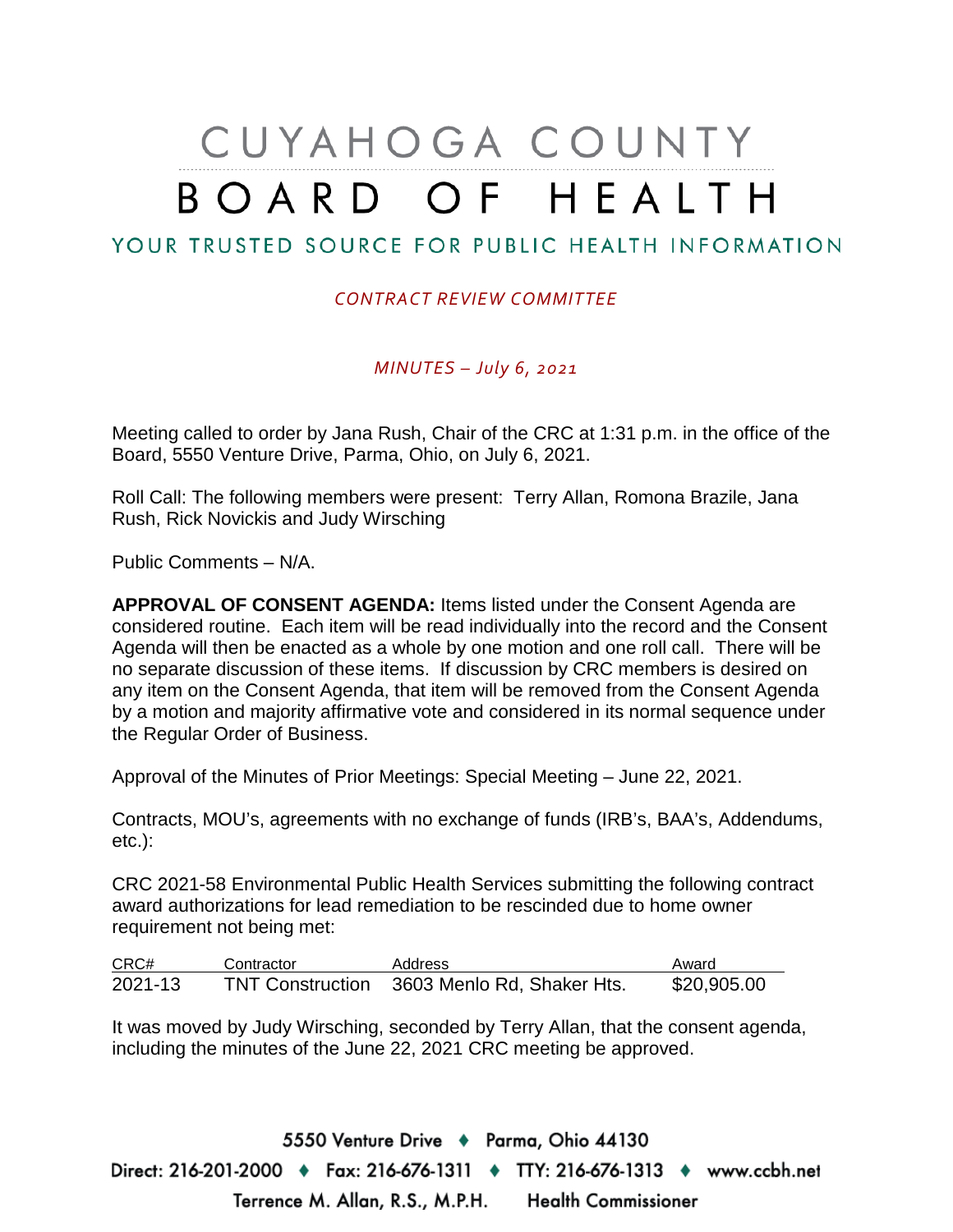The Secretary called the roll:

Ayes: Terry Allan, Romona Brazile, Jana Rush, Rick Novickis and Judy Wirsching

## **CONTRACTS AND AWARDS:**

Tabled Items

It was moved by Judy Wirsching, seconded by Rick Novickis that the contract and contract addendums (CRC 2021-64) with Paramount Insurance Company to accept CCBH as a network/participating provider to deliver all covered services under their commercial, Medicare and Medicaid plans beginning on or about July 6, 2021 be tabled for review and approval at a future meeting.

Presented by: Judy Wirsching

Purpose: In accordance with ORC 3794 and OAC 3701-52, the Director of Health has designated CCBH as the agency for investigation of smoke-free workplace complaints for its geographical jurisdiction under Ohio law.

The Secretary called the roll:

Ayes: Terry Allan, Romona Brazile, Jana Rush, Rick Novickis and Judy Wirsching

New Items For Review

Bid/Quote Openings ≥ \$25,000.00

None

Bid/Quote Openings < \$25,000.00

None

Expenditures: Contracts up to \$25,000.00

It was moved by Rick Novickis, seconded by Judy Wirsching that the addendum (CRC 2021-59) to the contract with American Builders and Applicators, LLC (CRC 2021-44) under the Lead Hazard Control grant to increase the amount to be paid to American Builders and Applicators, LLC from \$24,400.00 to \$24,800.00 be approved.

Presented by: Stephanie McConoughey

Purpose: To complete additional work found during the project completion.

Funding Source: 100% reimbursable through the Lead Hazard Control grant.

5550 Venture Drive + Parma, Ohio 44130

Direct: 216-201-2000 ♦ Fax: 216-676-1311 ♦ TTY: 216-676-1313 ♦ www.ccbh.net Terrence M. Allan, R.S., M.P.H. **Health Commissioner**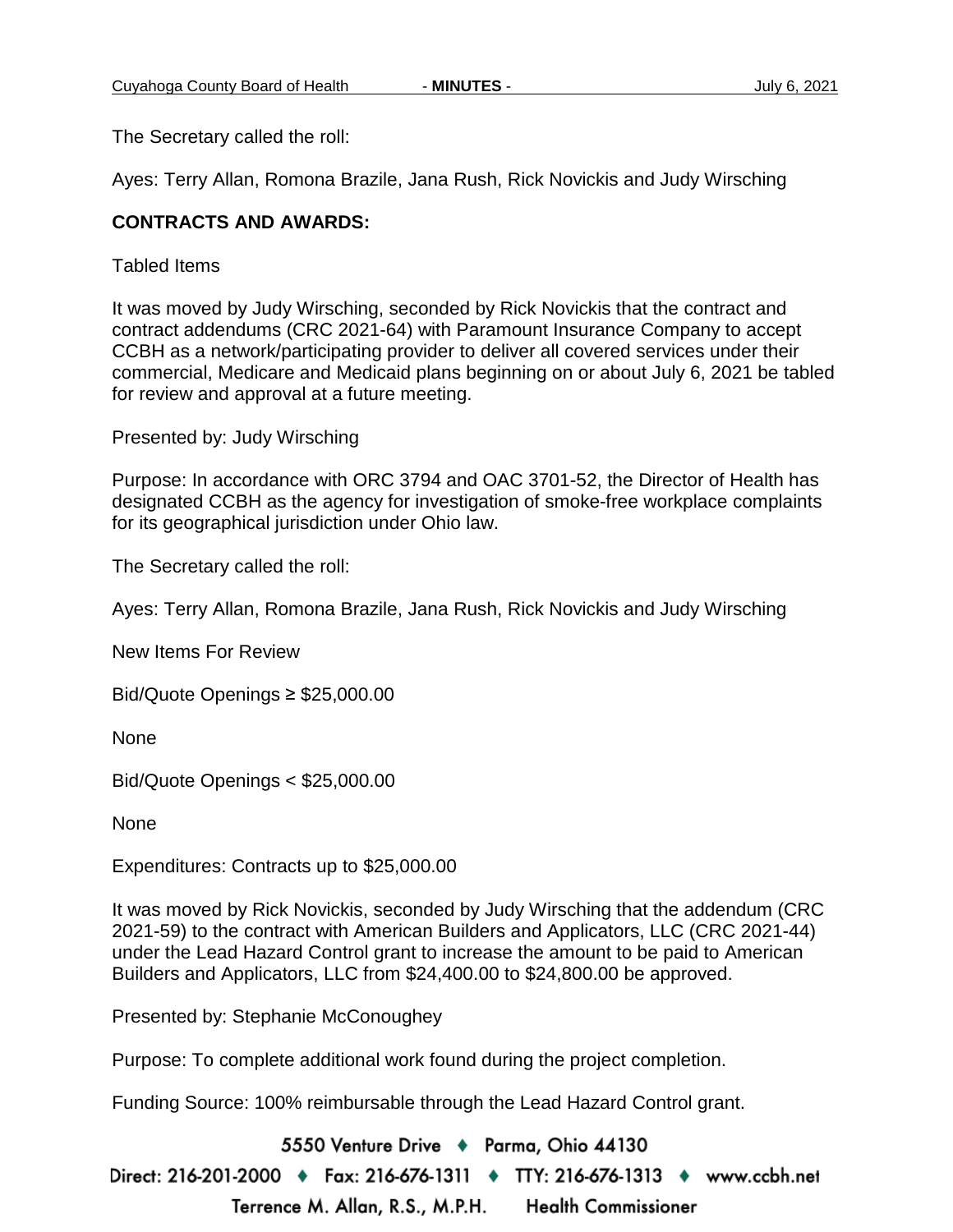The Secretary called the roll:

Ayes: Terry Allan, Romona Brazile, Jana Rush, Rick Novickis and Judy Wirsching

It was moved by Terry Allan, seconded by Rick Novickis that the contract (CRC 2021- 60) with David W. Knight, D.D.S. under the Dental Sealant grant from April 1, 2021 through December 31, 2021 in an amount not to exceed \$65.00 be approved.

Presented by: Debbie Busdiecker

Purpose: To serve as the supervising dentist and advise the Dental Sealant team.

Funding Source: 100% reimbursable through FY2021 Dental Sealant grant.

The Secretary called the roll:

Ayes: Terry Allan, Romona Brazile, Jana Rush, Rick Novickis and Judy Wirsching

It was moved by Judy Wirsching, seconded by Romona Brazile that the contract (CRC 2021-61) with Cleveland Rape Crisis Center under the Prevent Premature Fatherhood (PPF) grant from April 1, 2021 through March 31, 2023 in an amount not to exceed \$18,200.00 be approved.

Presented by: Debbie Busdiecker

Purpose: To facilitate youth discussions under the PPF grant.

Funding Source: 100% reimbursable through the FY2023 PPF grant.

The Secretary called the roll:

Ayes: Terry Allan, Romona Brazile, Jana Rush, Rick Novickis and Judy Wirsching

It was moved by Terry Allan, seconded by Judy Wirsching that the service agreement (CRC 2021-62) with Smith & Oby for refrigeration preventative maintenance services from August 1, 2021 through July 31, 2024 in an amount not to exceed \$3,977.59 per year be approved.

Presented by: Priscilla Clark

Purpose: To provide preventative maintenance services for the CCBH refrigeration equipment.

Funding Source: 100% funded through CCBH General Revenue.

The Secretary called the roll:

5550 Venture Drive + Parma, Ohio 44130 Direct: 216-201-2000 ♦ Fax: 216-676-1311 ♦ TTY: 216-676-1313 ♦ www.ccbh.net Terrence M. Allan, R.S., M.P.H. **Health Commissioner**